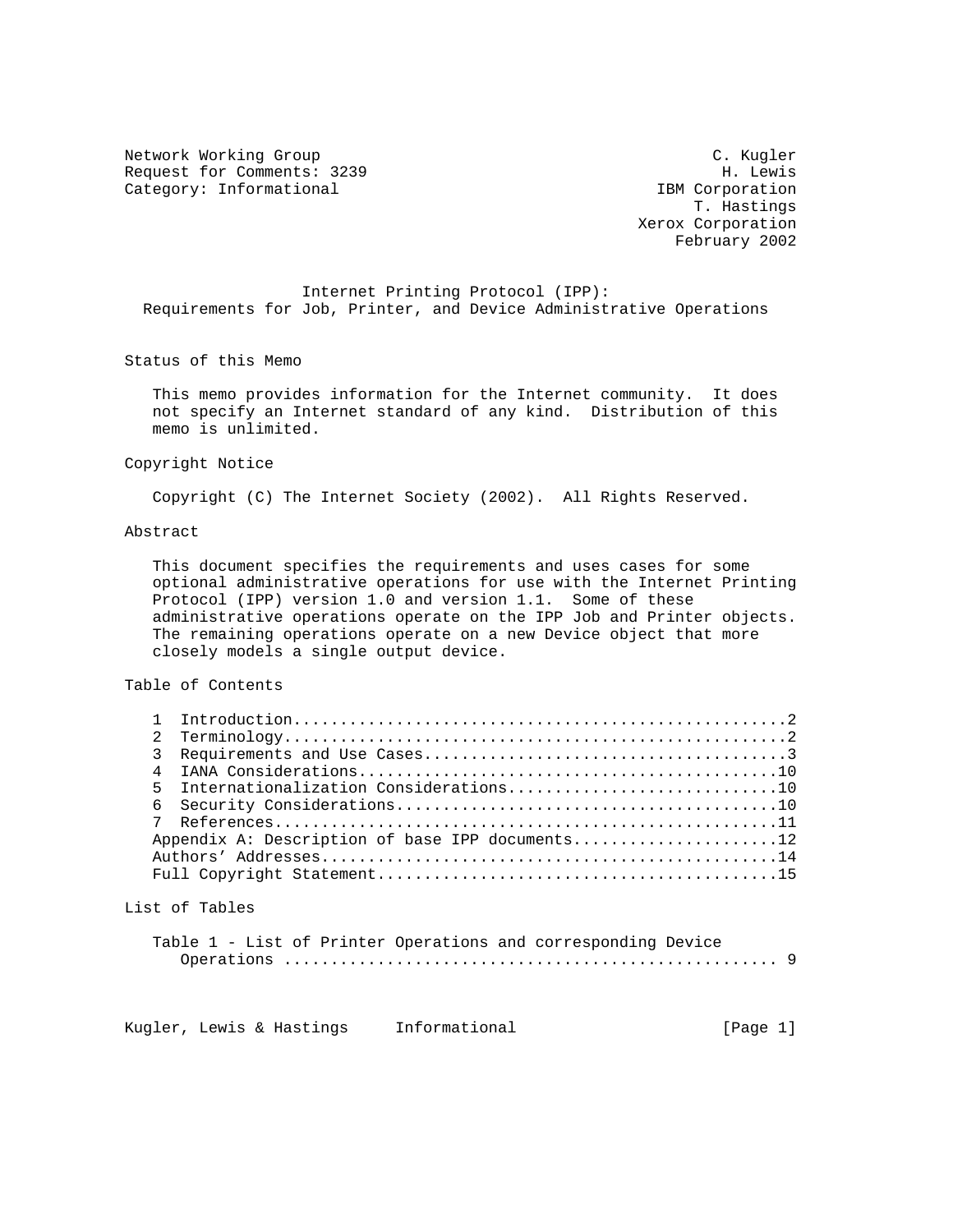#### 1 Introduction

 The Internet Printing Protocol (IPP) is an application level protocol that can be used for distributed printing using Internet tools and technologies. IPP version 1.1 ([RFC2911, RFC2910]) focuses on end user functionality with a few administrative operations included (for a description of the base IPP documents, see Appendix A). This document defines the requirements and use cases for additional optional end user, operator, and administrator operations used to control Job objects, Printer objects (see [RFC2911]) and a new Device object. The new Device object more closely models a single output device and has no notion of a job, while the Printer object models a print service which understands jobs and may represent one or more output devices.

 The scope of IPP is characterized in RFC 2567 [RFC2567] "Design Goals for an Internet Printing Protocol". It is not the intent of this document to revise or clarify this scope or conjecture as to the degree of industry adoption or trends related to IPP within printing systems. It is the intent of this document to extend the original set of operations - in a similar fashion to the Set1 extensions which referred to IPP/1.0 and were later incorporated into IPP/1.1.

## 2 Terminology

 This section defines terminology used throughout this document and the corresponding documents that define the Administrative operations on Job, Printer, and Device objects.

 This document uses terms such as "client", "Printer", "Job", "attributes", "keywords", and "support". These terms have special meaning and are defined in the model terminology [RFC2911] section 12.2.

In addition, the following capitalized terms are defined:

- IPP Printer object (or Printer for short) a software abstraction defined by [RFC2911].
- Printer Operation an operation whose target is an IPP Printer object and whose effect is on the Printer object.
- Output Device the physical imaging mechanism that an IPP Printer controls. Note: while this term is capitalized in this specification (but not in [RFC2911]), there is no formal object called an Output Device.

Kugler, Lewis & Hastings Informational (Page 2)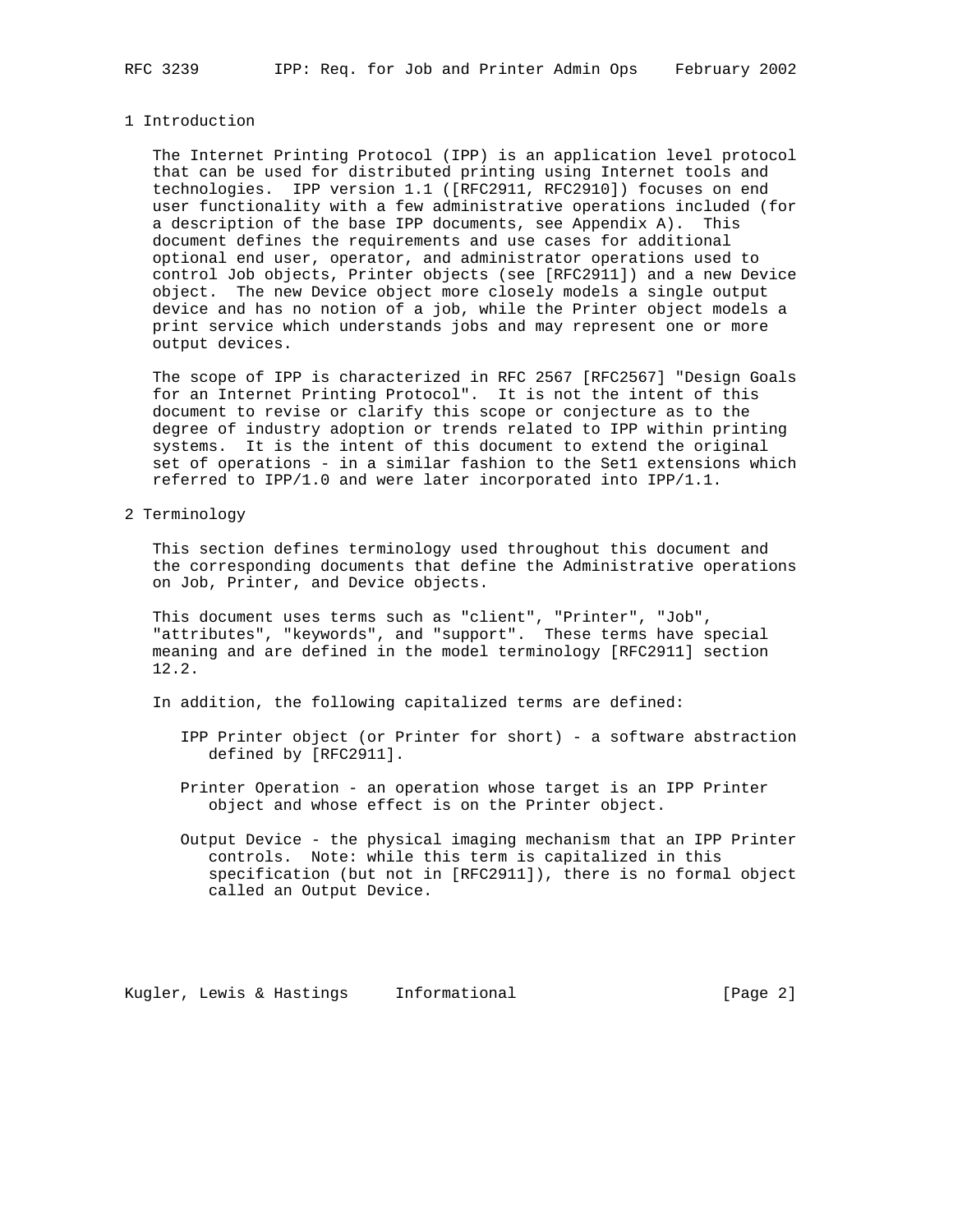- Device Operation an operation whose target is an IPP Printer object and whose defined effect is on an Output Device.
- Output Device Fan-Out a configuration in which an IPP Printer controls more that one output-device.
- Printer fan-out a configuration in which an IPP Printer object controls more than one Subordinate IPP Printer object.
- Printer fan-in a configuration in which an IPP Printer object is controlled by more than one IPP Printer object.
- Subordinate Printer an IPP Printer object that is controlled by another IPP Printer object. Such a Subordinate Printer may have one or more Subordinate Printers.
- Leaf Printer a Subordinate Printer that has no Subordinate Printers.
- Non-Leaf Printer an IPP Printer object that has one or more Subordinate Printers.
- Chained Printer a Non-Leaf Printer that has exactly one Subordinate Printer.
- Job Creation operations IPP operations that create a Job object: Print-Job, Print-URI, and Create-Job.
- 3 Requirements and Use Cases

 The Administrative operations for Job and Printer objects will be defined in one document [ipp-ops-set2]. The Administrative operations for Device objects will be defined in a separate document. The requirements are presented here together to show the parallelism.

- 1. Have separate operations for affecting the IPP Printer versus affecting the Output Device, so its clear what the intent of each is, and implementers can implement one or the other or both.
- 2. Support fan-out of Printer objects.
- 3. Support fan-out of Output Devices.
- 4. Support fan-in of Printer objects, as long as it doesn't make the semantics more complicated when not supporting fan-in.

Kugler, Lewis & Hastings Informational (Page 3)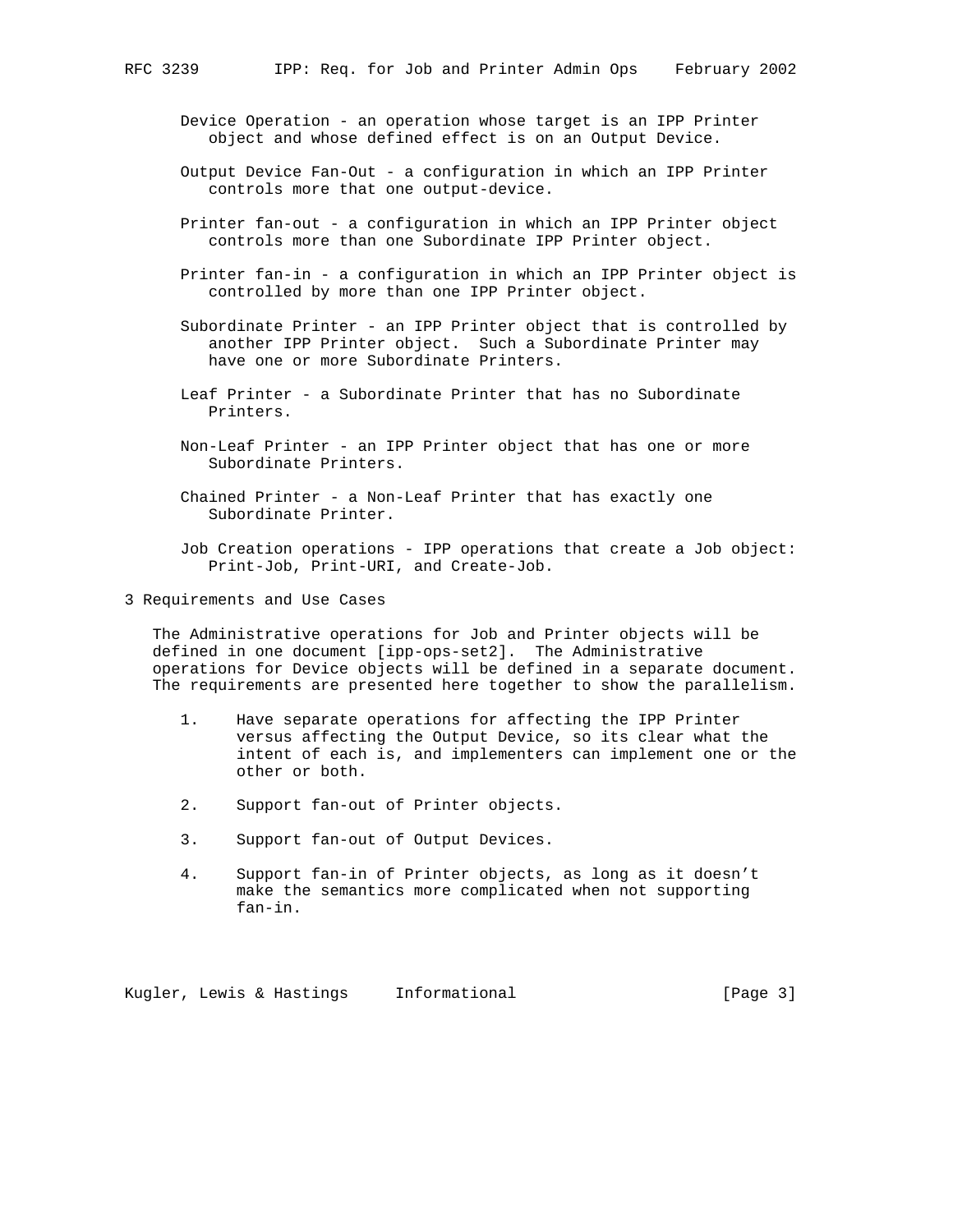- 5. Support fan-in of output objects, as long as it doesn't make the semantics more complicated when not supporting fan-in.
- 6. Instead of having operation attributes that alter the behavior of the operation significantly, have separate operations, so that it is simple and clear to a client which semantics the Printer is supporting (by querying the "operations-supported" attribute) and it is simple to describe the capabilities of a Printer implementation in written documentation (just list the optional operations supported).
- 7. Need a Printer Operation to prevent a Printer object from accepting new IPP jobs, but currently accepted jobs continue unaffected to be scheduled and processed. Need a companion one to restore the Printer object to accept new IPP jobs.

 Usage: Operator is preparing to take the IPP Printer out of service or to change the configuration of the IPP Printer.

 Suggested name and operations: Disable-Printer and Enable- Printer

 8. Need a Device Operation to prevent an Output Device from accepting any new jobs from any job submission protocol and a companion one to restore the Output Device to accepting any jobs.

 Usage: Operator is preparing to take the Output Device out of service.

 Suggested name and operations: Disable-Device and Enable Device

 9. Need a Printer Operation to stop the processing after the current IPP job completes and not start processing any additional IPP jobs (either by scheduling the jobs or sending them to the Output Device), but continue to accept new IPP jobs. Need a companion operation to start processing/sending IPP jobs again.

 Usage: Operator wants to gracefully stop the IPP Printer at the next job boundary. The Pause-Printer-After-Current-Job operation is also invoked implicitly by the Deactivate- Printer and the Shutdown-Printer Operations.

 Suggested name and operations: Pause-Printer-After- Current-Job, (IPP/1.1) Resume-Printer

Kugler, Lewis & Hastings Informational (Page 4)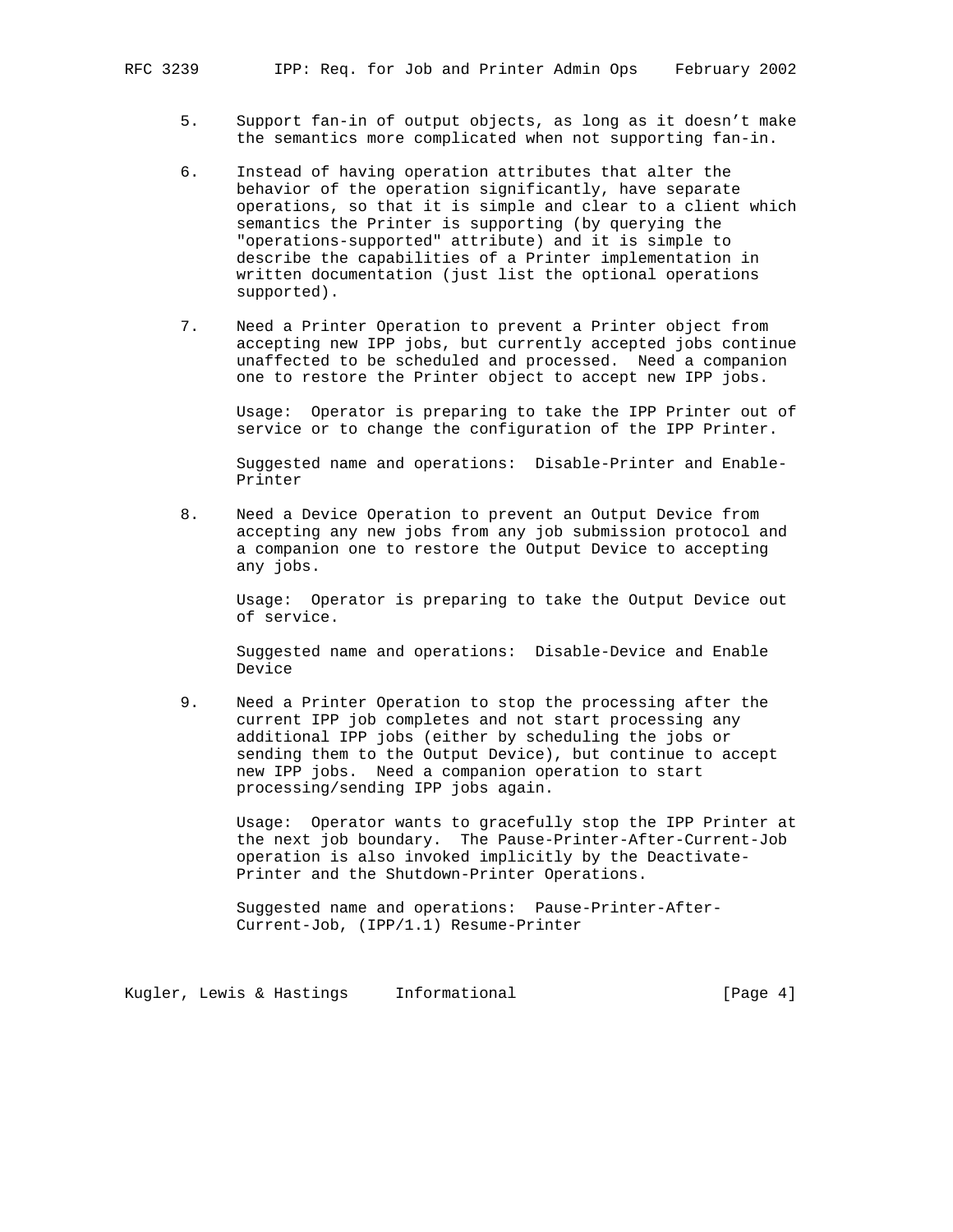10. Need a Device Operation to stop the processing the current job "immediately", no matter what protocol. Its like the Pause button on the Output Device. This operation is for emergencies. The stop point depends on implementation, but can be mid page, end of page, end of sheet, or after a few sheets for Output Devices that can't stop that quickly. The paper path isn't run out. Need a companion operation to start processing the current any-protocol job without losing any thing.

 Usage: Operator sees something bad about to happen, such as the paper is about to jam, or the toner is running out, or the device is overheating or wants to add more paper.

 Suggested name and operations: Pause-Device-Now, Resume- Device

 11. Need a Printer Operation to stop the processing of IPP jobs after all of the currently accepted jobs have been processed, but any newly accepted jobs go into the 'processing-held' state.

 Usage: This allows an operator to reconfigure the Output Device in order to let jobs that are held waiting for resources, such as special media, get a chance. Then the operator uses another operation after reconfiguring. He repeats the two operations to restore the Output Device to its normal media.

 Suggested name and operations: Hold-New-Jobs, Release- Held-New-Jobs

 12. Need a Device Operation to stop processing the current any protocol job at a convenient point, such as after the current copy (or end of job if last or only copy). Need a companion operation to start processing the current any protocol job or next job without losing any thing.

 Usage: The operator wants to empty the output bin that is near full. The paper path is run out.

 Suggested name and operations: Pause-Device-After-Current- Copy, Resume-Device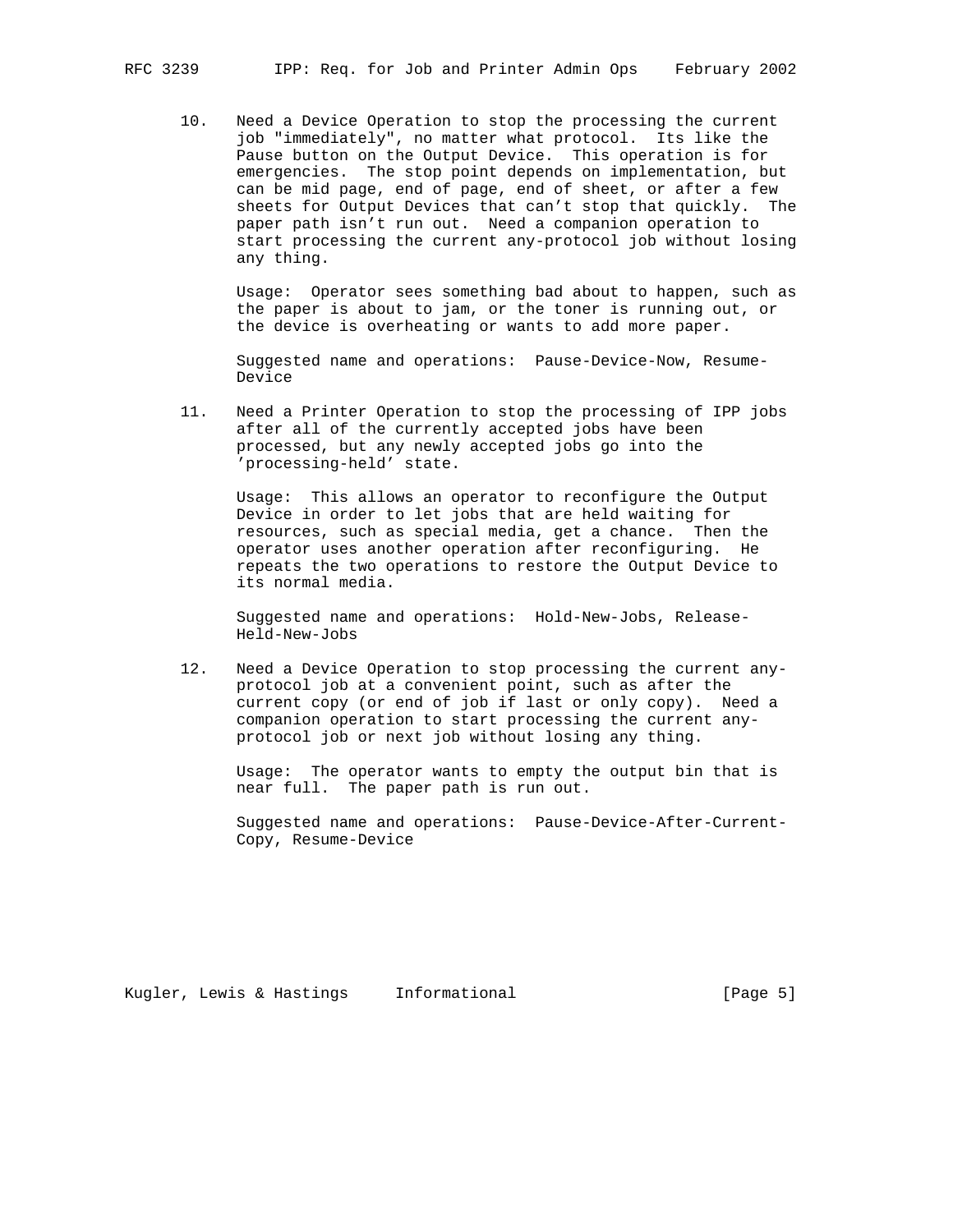13. Need a Device Operation that always pauses on a device defined boundary, no matter how many copies, in order to not break up a job. Need a companion operation to start processing the current any-protocol job or next job without losing any thing.

 Usage: The operator wants to empty the output bin that is near full, but he doesn't want to break up a job in case it has multiple copies. The paper path is run out.

 Suggested name and operations: Pause-Device-After-Current- Job, Resume-Device

 14. Need a Printer Operation that combines Disable-Printer, Pause-Printer-After-Current-Job, and rejects all other Job, Printer, and Device Operations, except Job and Printer queries, System Administrator Set-Printer-Attributes, and the companion operation to resume activity. In other words, this operation makes the Printer a read-only object in a graceful manner for end-users and the operator.

 Usage: The administrator wants to reconfigure the Printer object using the Set-Printer-Attributes operation without disturbing the current in process work, but wants to make sure that the operator isn't also trying to change the Printer object as part of running the Printer.

 Suggested name and operation: Deactivate-Printer, Activate-Printer

 15. Need a Device Operation that combines Disable-Device, Pause-Device-After-Current-Job, and rejects all other Device Operations, except Job and Printer queries and the companion operation to resume activity. In other words, this operation makes the Output Device a read-only object in a graceful manner.

 Usage: The field service person wants to open up the device without disturbing the current in process work, perhaps to replace staples, or replace the toner cartridge.

 Suggested name and operation: Deactivate-Device, Activate- Device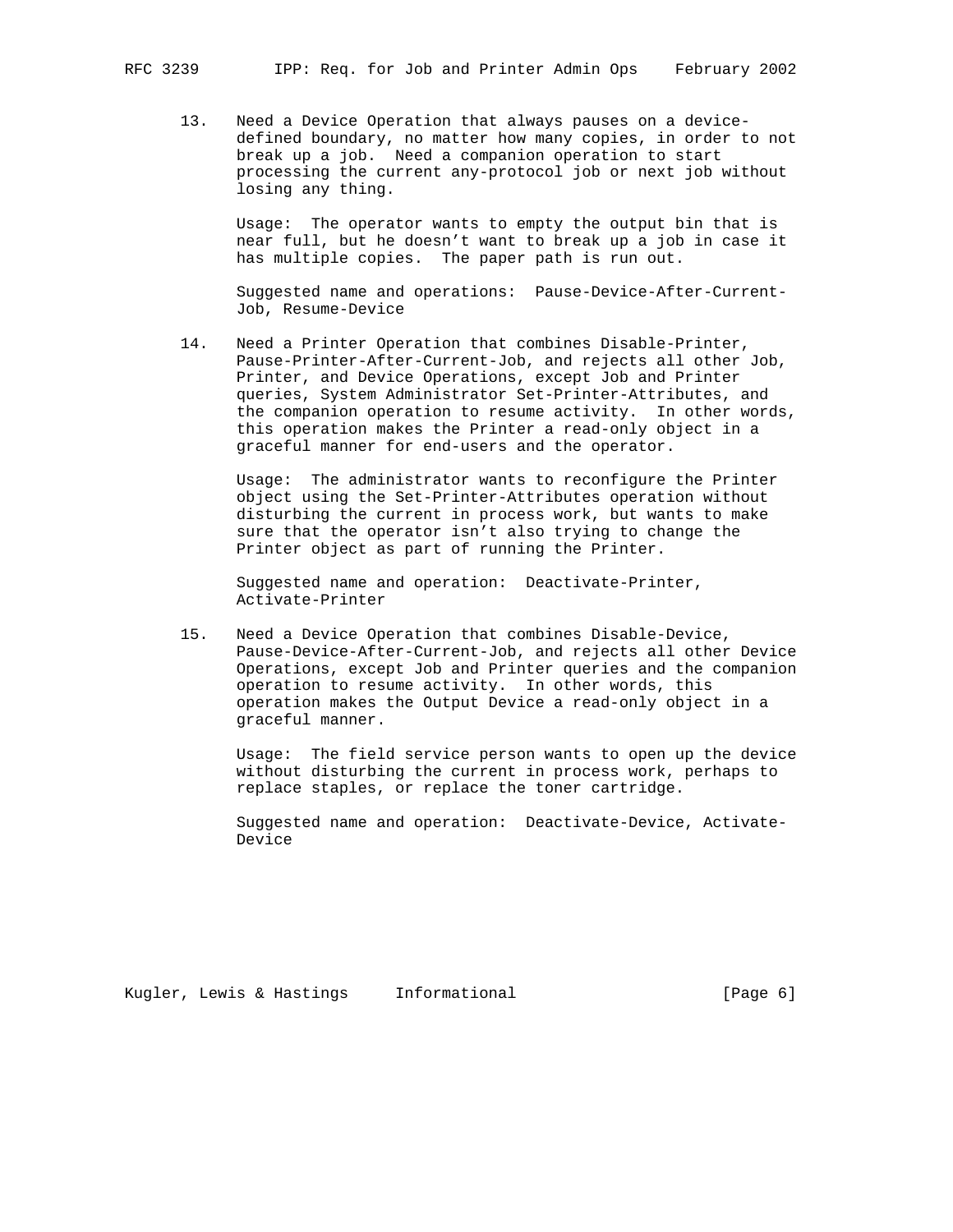16. Need a Printer Operation to recover from the IPP Printer software that has gotten confused (run out of heap memory or gotten into a state that it doesn't seem to be able to get out of). This is a condition that shouldn't happen, but does in real life. Any volatile information is saved if possible before the software is re-initialized. No companion operation is needed to undo this. We don't want to go back to the "confused" state :-).

 Usage: The IPP Printer software has gotten confused or isn't responding properly.

Suggested name and operation: Restart-Printer

 17. Need a Device Operation to recover from the Output Device hardware and software that has gotten confused (gotten into a state that it doesn't seem to be able to get out of, run out of heap memory, etc.). This is a condition that shouldn't happen, but does in real life. This is the same and has the same options as the Printer MIB reset. No companion operation is needed to undo this. We don't want to go back to the "confused" state :-).

 Usage: The Output Device has gotten confused or need resetting to some initial conditions.

Suggested name and operation: Reset-Device

 18. Need a Printer Operation to put the IPP Printer object out of business with no way in the protocol to bring that instantiation back to life (but see Startup-Printer which brings up exactly one new instantiation to life with the same URL). Any volatile information is saved if possible.

 Usage: The Printer is being moved or the building's power is being shut off.

Suggested name and operation: Shutdown-Printer

 19. Need a Printer Operation to bring an IPP Printer to life when there is an already running host.

 Usage: After the host is started (by means outside the IPP protocol), the operator is able to ask the host to bring up any number of Printer objects (that the host has been configured in some way) each with distinct URLs.

Suggested name and operation: Startup-Printer

Kugler, Lewis & Hastings Informational (Page 7)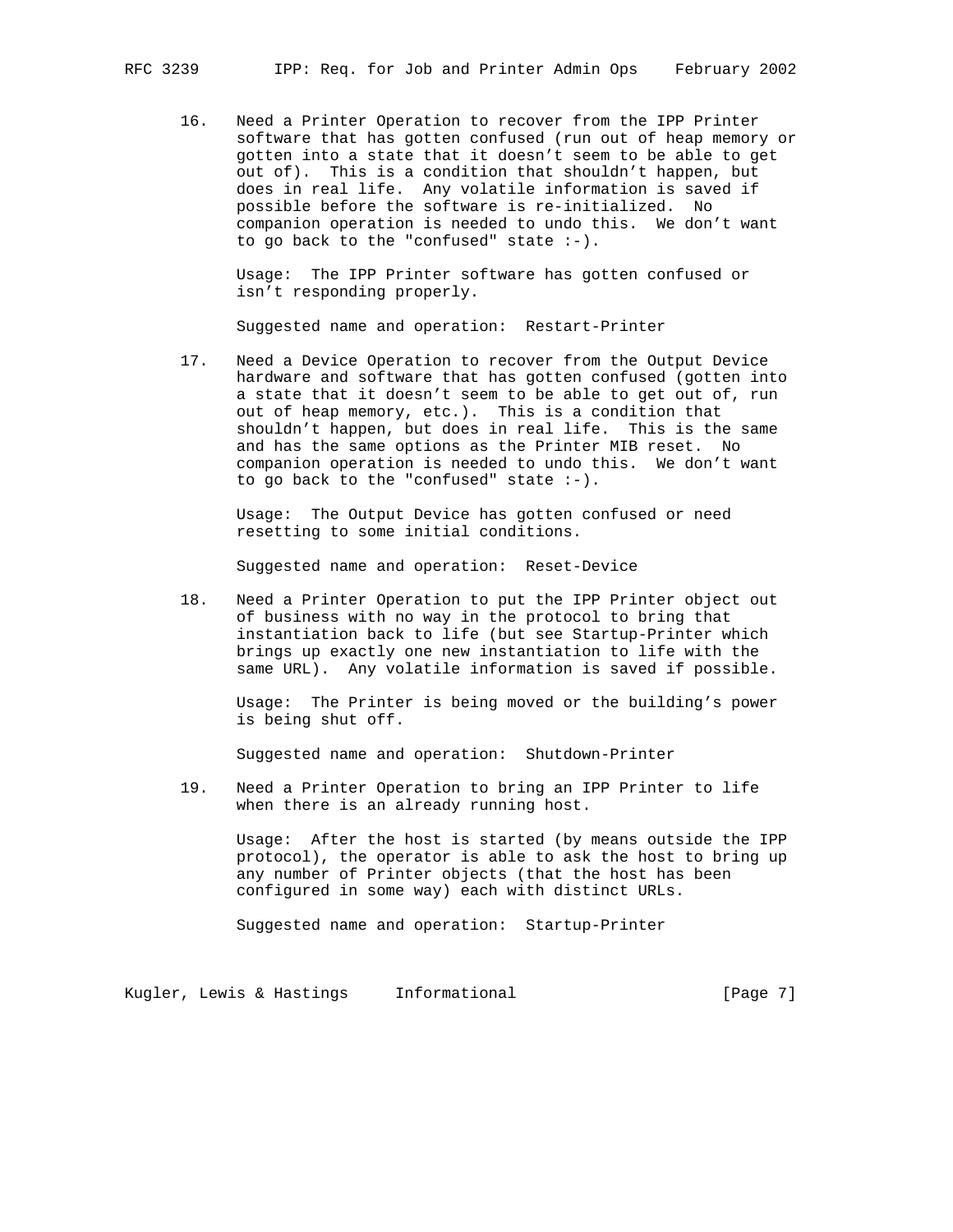20. Need a Device Operation to power off the Output Device after writing out any software state. It is assumed that other operations have more gracefully prepared the Output Device for this drastic and immediate. There is no companion Device Operation to bring the power back on.

 Usage: The Output Device is going to be moved, the power in the building is going to be shutoff, the repair man has arrived and needs to take the Output Device apart.

Suggested name and operation: Power-Off-Device

21. Need a Device Operation to startup a powered-off device.

 Usage: After a Power-Off-Device, if the device can be powered back up (possibly by an intervening host that supports the Device Operation).

Suggest name and operation: Power-On-Device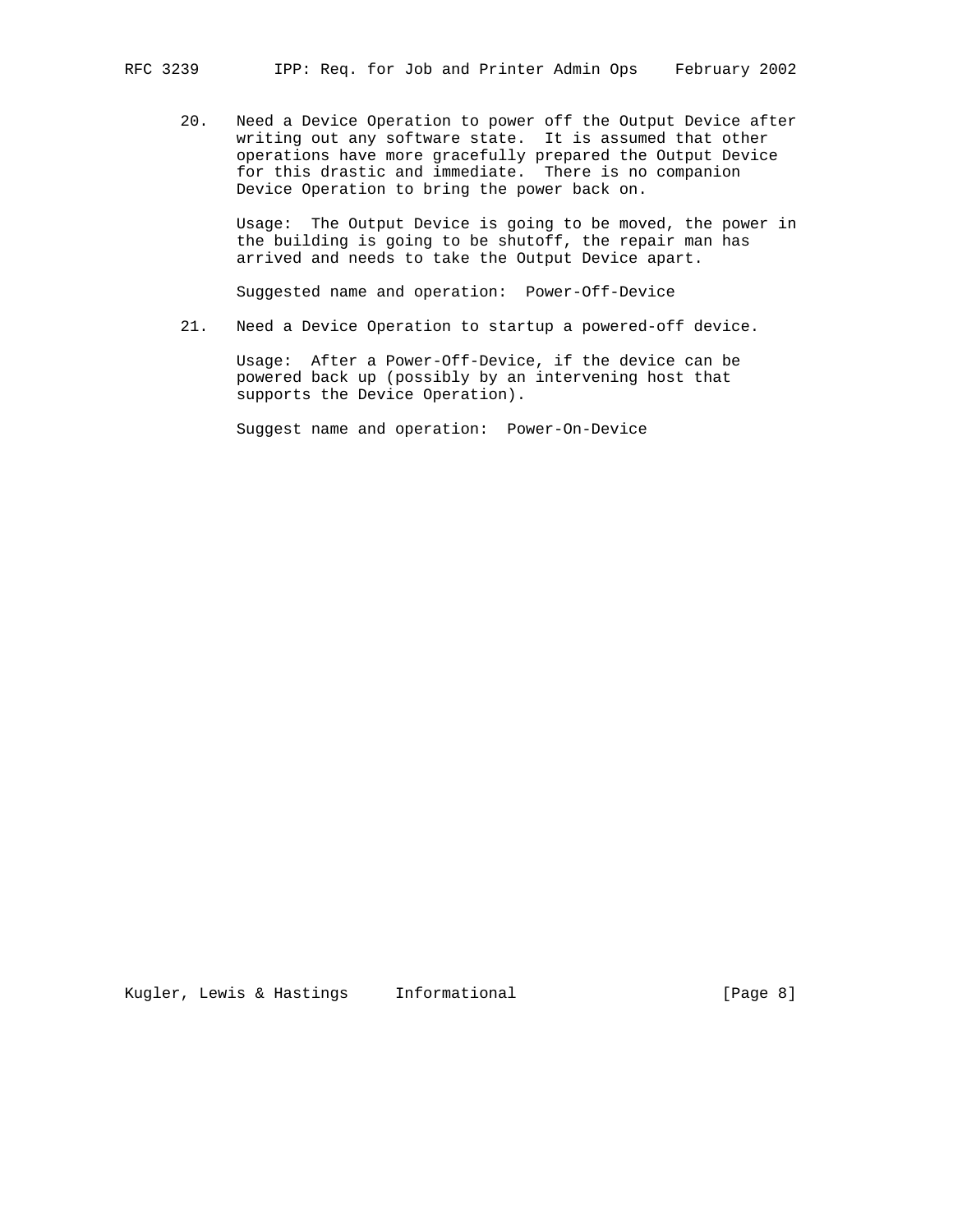The tentative list of Printer and the corresponding Device Operations is shown in Table 1: Table 1 - List of Printer Operations and corresponding Device Operations Printer Operation Corresponding Device Operation equivalent Disable-Printer Disable-Device Enable-Printer Enable-Device Pause-Printer (IPP/1.1 - [RFC2911] Pause-Device-Now - one interpretation) no Pause-Device-After-Current-Copy Pause-Printer-After-Current-Job Pause-Device-After-Current-Job Resume-Printer (IPP/1.1 - Resume-Device [RFC2911]) Hold-New-Jobs no Release-Held-New-Jobs no Deactivate-Printer Deactivate-Device Activate-Printer **Activate-Device**  Purge-Jobs (IPP/1.1 - [RFC2911]) Purge-Device Restart-Printer Reset-Device Shutdown-Printer Power-Off-Device Startup-Printer Power-On-Device

 There are no conformance dependencies between Printer Operations and Device Operations. Either may be supported without supporting the corresponding operations.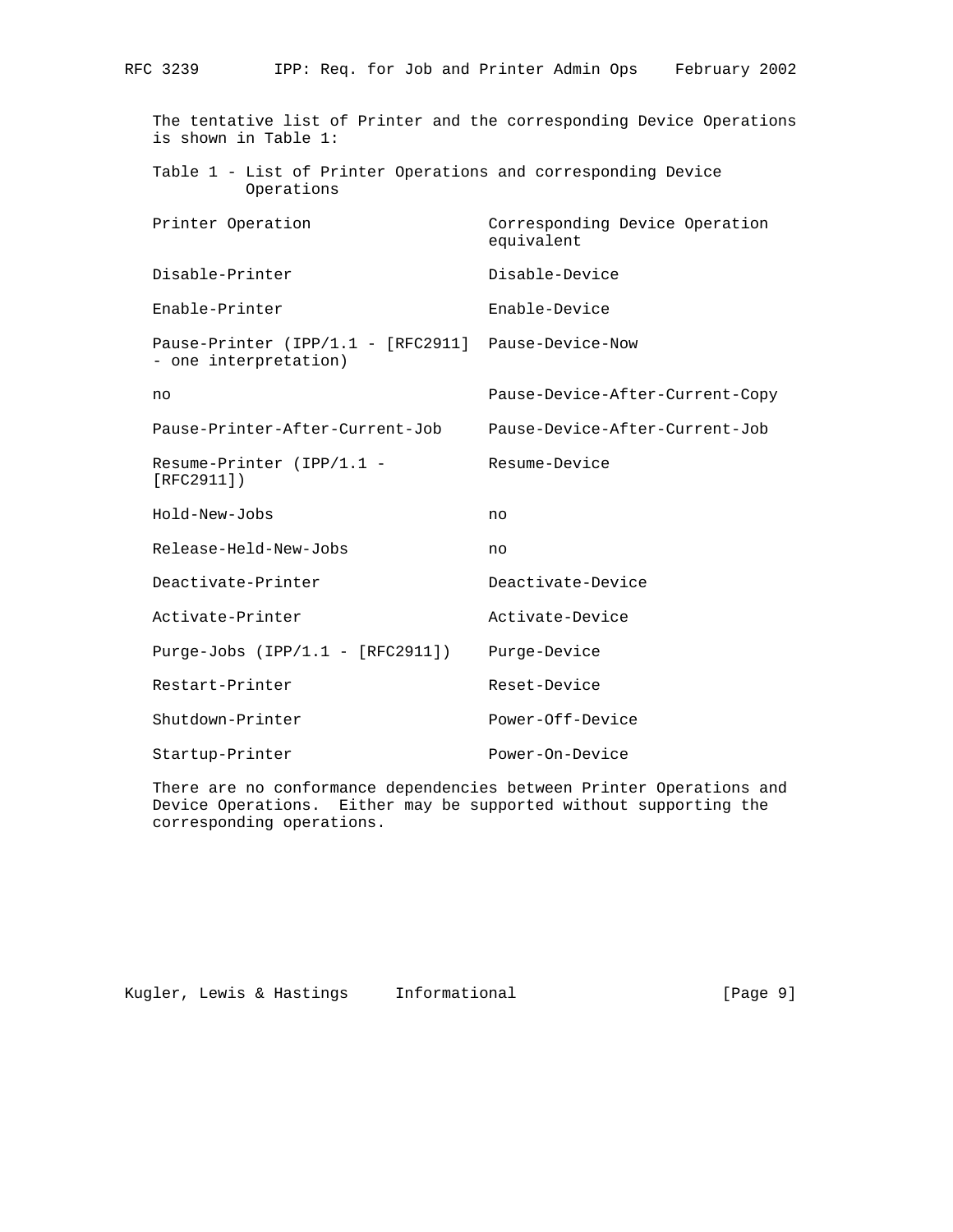## 4 IANA Considerations

 This document does not define anything to be registered. When a document is produced that defines operations that meet the requirements in this document, those operations will be registered according to the procedures in [RFC2911] section 6.4.

5 Internationalization Considerations

 This document has the same localization considerations as the [RFC2911].

6 Security Considerations

 This document defines the requirements for operations that are intended to be used by an operator or system administrator. These operations, when defined, would affect how the Printer behaves and establish policy and/or operating behavior that ordinary users shouldn't be able to perform. Printer implementations that support such operations should authenticate users and authorized them as being an operator or a system administrator for the system. Otherwise, unprivileged users could affect the policy and behavior of IPP Printers, thereby affecting other users. Similarly clients that supports such operations should be prepared to provide the necessary authentication information. See the security provisions in [RFC2911] for authentication, such as TLS.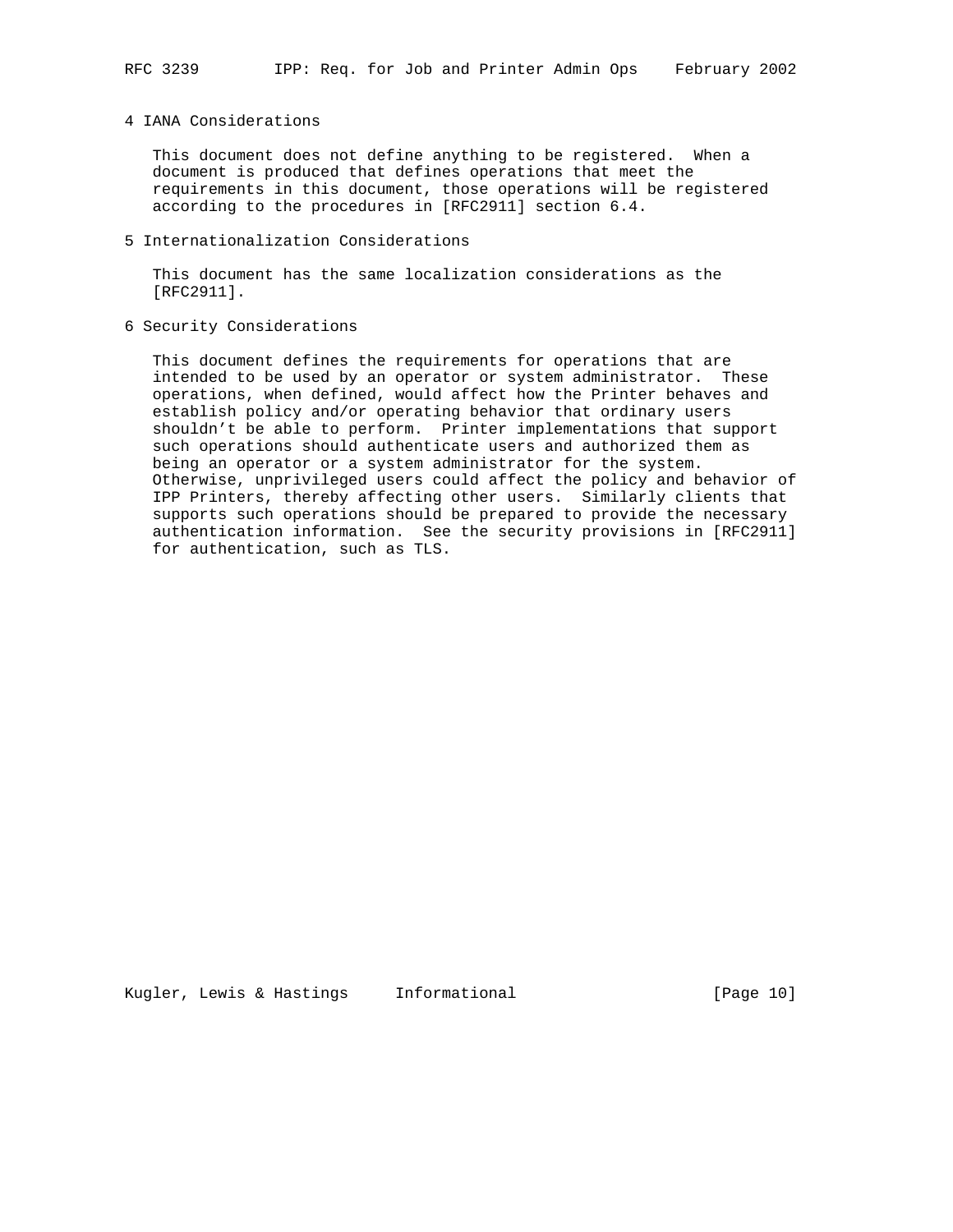#### 7 References

- [ipp-ntfy] Herriot, R., Hastings, T., Isaacson, S., Martin, J., deBry, R., Shepherd, M. and R. Bergman, "Internet Printing Protocol/1.1: IPP Event Notifications and Subscriptions", Work in Progress.
- [ipp-ops-set2] Kugler, C., Hastings, T. and H. Lewis, "Internet Printing Protocol (IPP): Job and Printer Administrative Operations", Work in Progress.
- [RFC2565] Herriot, R., Butler, S., Moore, P. and R. Tuner, "Internet Printing Protocol/1.0: Encoding and Transport", RFC 2565, April 1999.
- [RFC2566] deBry, R., Hastings, T., Herriot, R. and S. Isaacson, P. Powell, "Internet Printing Protocol/1.0: Model and Semantics", RFC 2566, April 1999.
- [RFC2567] Wright, D., "Design Goals for an Internet Printing Protocol", RFC 2567, April 1999.
- [RFC2568] Zilles, S., "Rationale for the Structure and Model and Protocol for the Internet Printing Protocol", RFC 2568, April 1999.
- [RFC2569] Herriot, R., Hastings, T., Jacobs, N. and J. Martin, "Mapping between LPD and IPP Protocols", RFC 2569, April 1999.
- [RFC2616] Fielding, R., Gettys, J., Mogul, J., Frystyk, H., Masinter, L., Leach, P. and T. Berners-Lee, "Hypertext Transfer Protocol - HTTP/1.1", RFC 2616, June 1999.
- [RFC2910] Herriot, R., Butler, S., Moore, P. and R. Tuner, "Internet Printing Protocol/1.1: Encoding and Transport", RFC 2910, September 2000.
- [RFC2911] deBry, R., Hastings, T., Herriot, R., Isaacson, S. and P. Powell, "Internet Printing Protocol/1.0: Model and Semantics", RFC 2911, September 2000.
- [RFC3196] Hastings, T., Manros, C., Zehler, P., Kuger, C. and H. Holst, "Internet Printing Protocol/1.1: Implementer's Guide", RFC 3196, November 2001.

Kugler, Lewis & Hastings Informational (Page 11)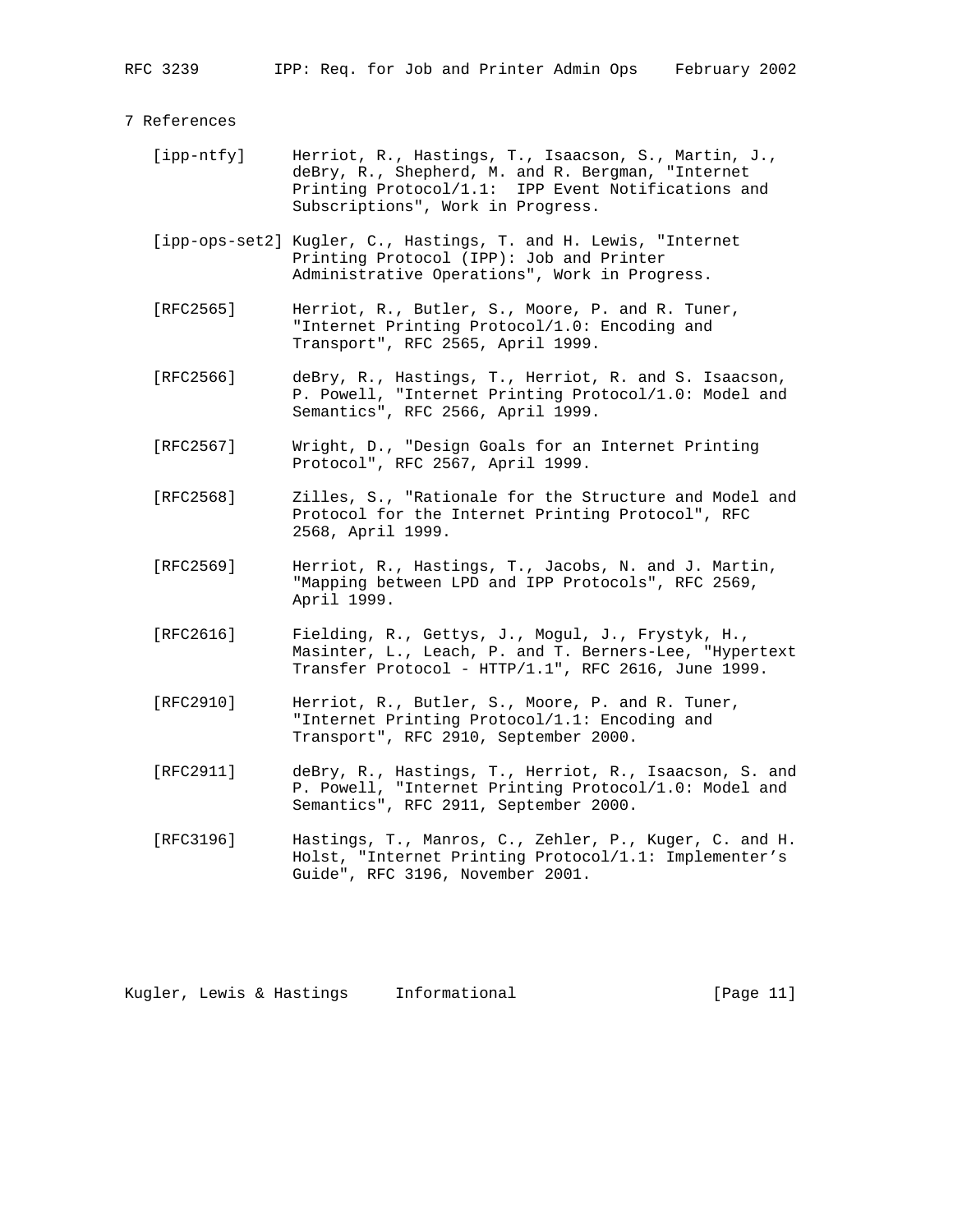Appendix A: Description of base IPP documents

The base set of IPP documents includes:

 Design Goals for an Internet Printing Protocol [RFC2567] Rationale for the Structure and Model and Protocol for the Internet Printing Protocol [RFC2568] Internet Printing Protocol/1.1: Model and Semantics [RFC2911] Internet Printing Protocol/1.1: Encoding and Transport [RFC2910] Internet Printing Protocol/1.1: Implementer's Guide [RFC3196] Mapping between LPD and IPP Protocols [RFC2569] Internet Printing Protocol (IPP): IPP Event Notifications and Subscriptions [ipp-ntfy]

 The "Design Goals for an Internet Printing Protocol" document takes a broad look at distributed printing functionality, and it enumerates real-life scenarios that help to clarify the features that need to be included in a printing protocol for the Internet. It identifies requirements for three types of users: end users, operators, and administrators. It calls out a subset of end user requirements that are satisfied in  $IPP/1.0$ . A few optional operator operations have been added to IPP/1.1.

 The "Rationale for the Structure and Model and Protocol for the Internet Printing Protocol" document describes IPP from a high level view, defines a roadmap for the various documents that form the suite of IPP specification documents, and gives background and rationale for the IETF working group's major decisions.

 The "Internet Printing Protocol/1.1: Model and Semantics" document describes a simplified model with abstract objects, their attributes, and their operations that are independent of encoding and transport. It introduces a Printer and a Job object. The Job object optionally supports multiple documents per Job. It also addresses security, internationalization, and directory issues.

 The "Internet Printing Protocol/1.1: Encoding and Transport" document is a formal mapping of the abstract operations and attributes defined in the model document onto HTTP/1.1 [RFC2616]. It defines the encoding rules for a new Internet MIME media type called "application/ipp". This document also defines the rules for transporting over HTTP a message body whose Content-Type is "application/ipp". This document defines the 'ippget' scheme for identifying IPP printers and jobs.

Kugler, Lewis & Hastings Informational [Page 12]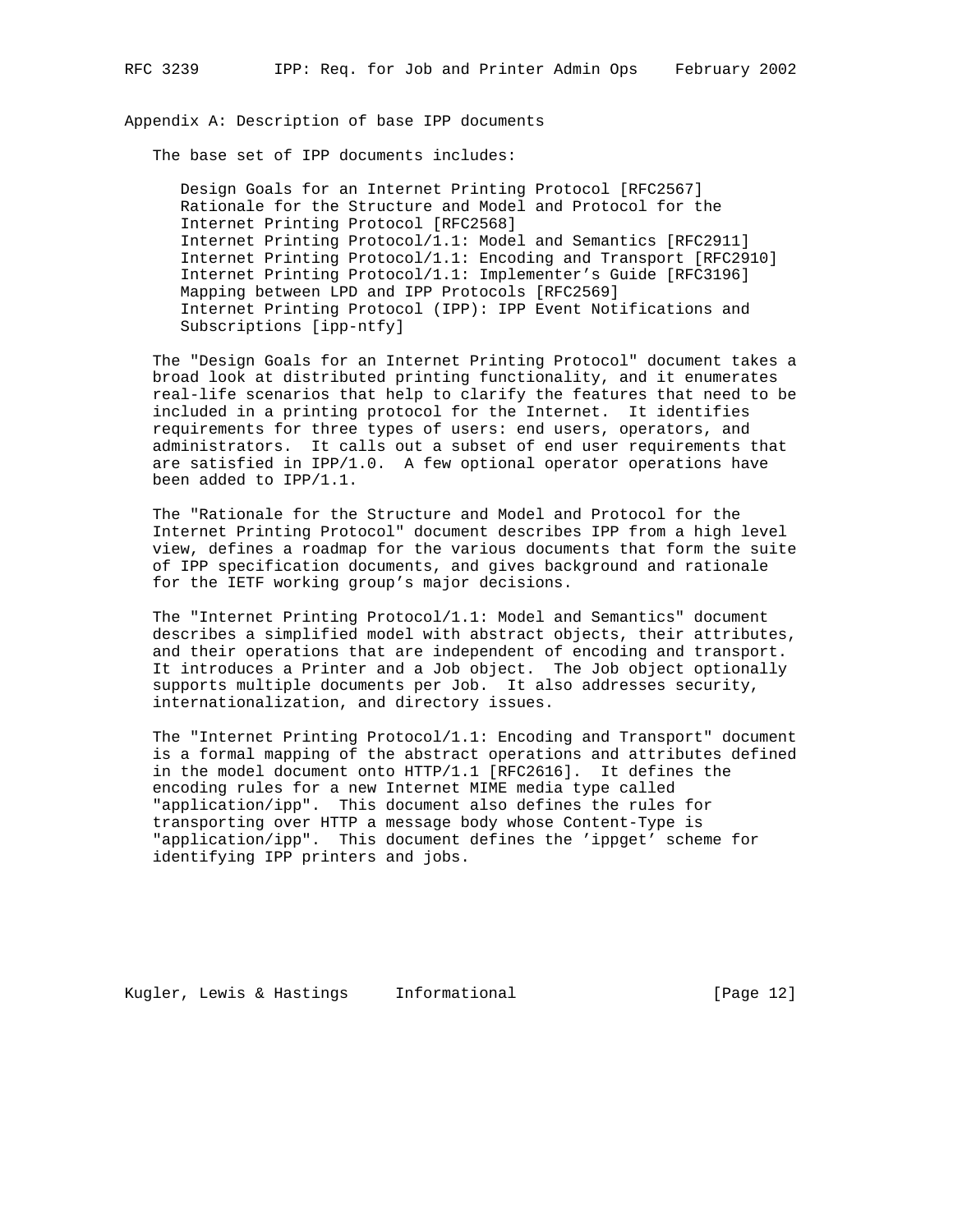The "Internet Printing Protocol/1.1: Implementer's Guide" document gives insight and advice to implementers of IPP clients and IPP objects. It is intended to help them understand IPP/1.1 and some of the considerations that may assist them in the design of their client and/or IPP object implementations. For example, a typical order of processing requests is given, including error checking. Motivation for some of the specification decisions is also included.

 The "Mapping between LPD and IPP Protocols" document gives some advice to implementers of gateways between IPP and LPD (Line Printer Daemon) implementations.

 The "IPP Event Notifications and Subscriptions" document defines an extension to IPP/1.0 [RFC2566, RFC2565] and IPP/1.1 [RFC2911, RFC2910]. This extension allows a client to subscribe to printing related Events and defines the semantics for delivering asynchronous

 Event Notifications to the specified Notification Recipient via a specified Delivery Method (i.e., protocols) defined in (separate) Delivery Method documents.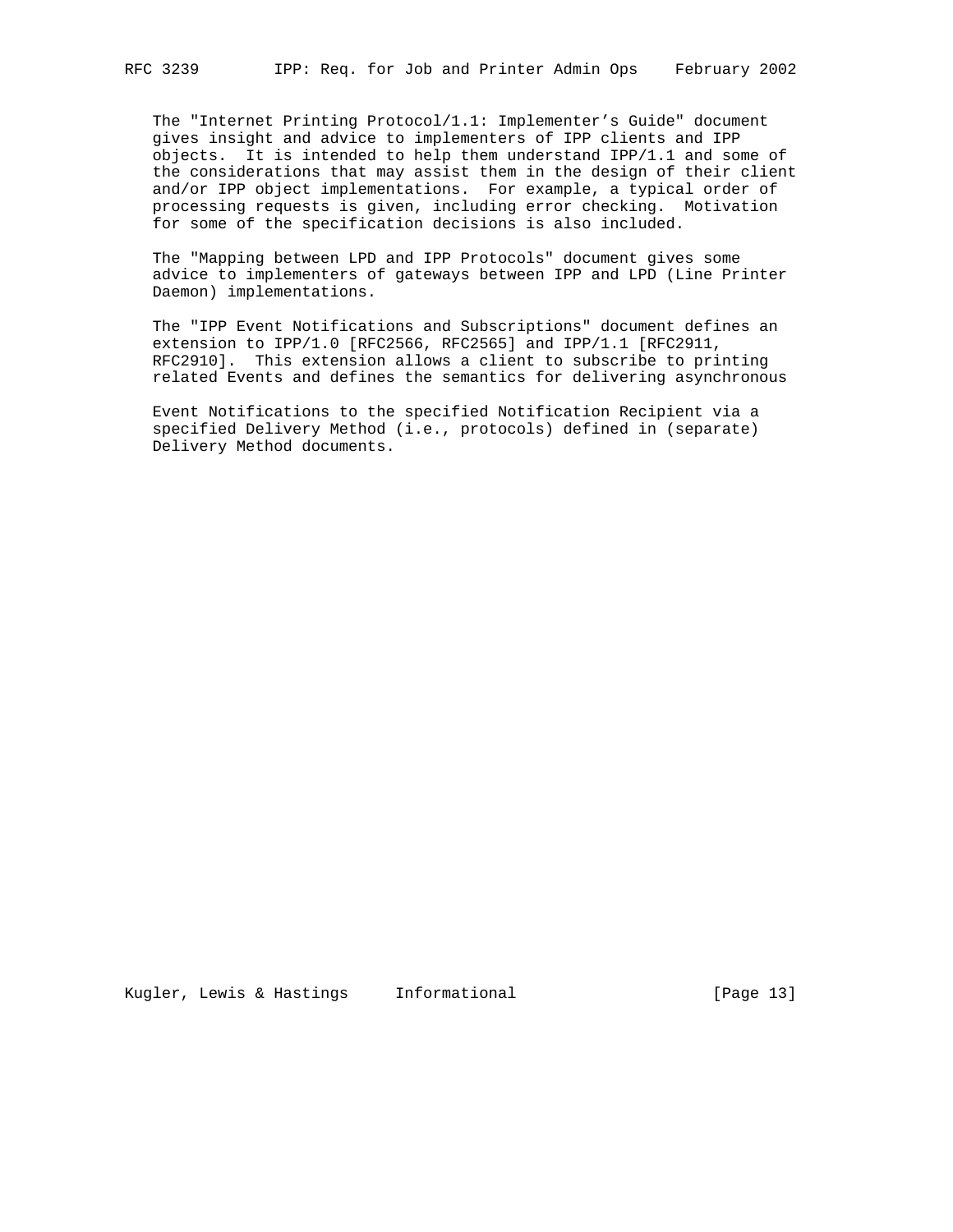Authors' Addresses

 Carl Kugler IBM Boulder CO Phone: (303) 924-5060 EMail: kugler@us.ibm.com Tom Hastings Xerox Corporation 737 Hawaii St. ESAE 231 El Segundo, CA 90245 Phone: 310-333-6413 Fax: 310-333-5514 EMail: hastings@cp10.es.xerox.com Harry Lewis IBM Boulder CO Phone: (303) 924-5337 EMail: harryl@us.ibm.com IPP Web Page: http://www.pwg.org/ipp/ IPP Mailing List: ipp@pwg.org To subscribe to the ipp mailing list, send the following email: 1) send it to majordomo@pwg.org 2) leave the subject line blank 3) put the following two lines in the message body: subscribe ipp end Implementers of this specification document are encouraged to join the IPP Mailing List in order to participate in any discussions of clarification issues and review of registration proposals for

 additional attributes and values. In order to reduce spam the mailing list rejects mail from non-subscribers, so you must subscribe to the mailing list in order to send a question or comment to the mailing list.

```
Kugler, Lewis & Hastings Informational (Page 14)
```